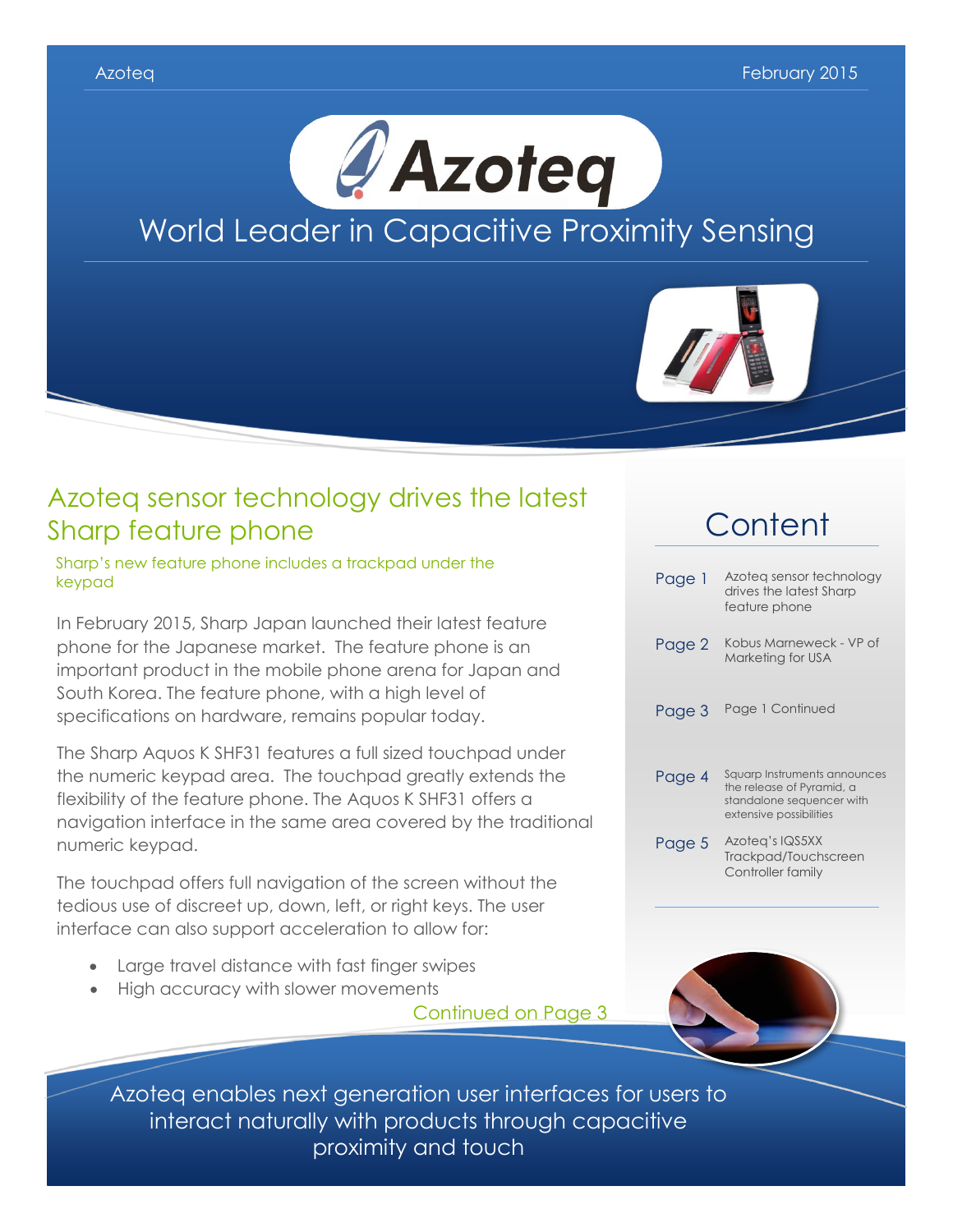# Kobus Marneweck VP of Marketing for USA

Kobus Marneweck joined Azoteq from Texas Instruments where he was the Software Director for Low Power RF products responsible for ZigBee, RF4CE and Bluetooth Low Energy development. Mr. Marneweck was the Vice Chairman of the ZigBee board and represented TI in the ZigBee Alliance.

Prior to TI Mr. Marneweck was the Product and Strategic Marketing Manager for 8 and 16-bit PICmicro microcontroller products at Microchip Technology. He was one of the original developers of the Keeloq technology at Nanoteq that was later sold to Microchip Technology.

Mr. Marneweck holds Bachelors and Honors degrees from the University of Pretoria and an MBA in High Technology from Arizona State University





### Kobus Marneweck



foun[d here!](http://www.azoteq.com/sales/sales.html)

## Azoteq Sales Offices

Azoteq has distribution and sales representatives around the globe. But there are three main sales offices that can help assist designers with their capacitive sensing needs. Sales offices and contacts are as follows:

- North America
	- o Kobus Marneweck VP Marketing
- International
	- o Jean Viljoen VP Marketing: Europe & Asia
- Hong Kong
	- o Eric Tsang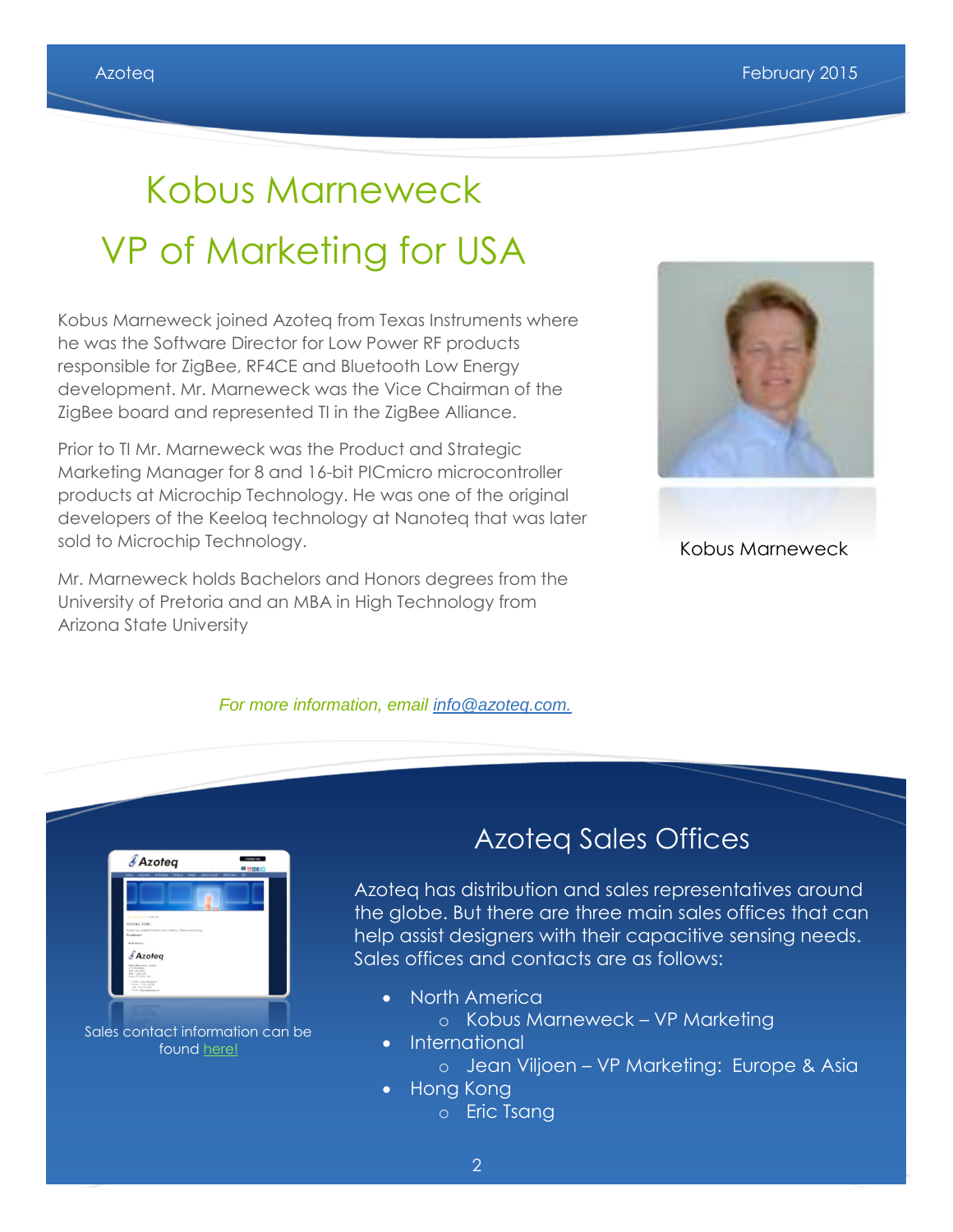## Page 1 Continued

With Azoteq's technology, users can use multiple fingers to manipulate content on a graphical user interface. Azoteq's technology can also allow for implementing gesture based frequently used functions. This would be similar to the user input provided by a notebook touchpad.

"Azoteq is proud to be providing the distinctive touch interface for this product", said Jean Viljoen, Azoteq's VP of Marketing for Europe and Asia. "Along with innovation, our Japanese customers demand only the highest level of quality and performance. This underlines Azoteq's key values and the Sharp Aquos K is the perfect vehicle to show a novel approach to enhance the product and user experience"



The touch interface is based on Azoteq's flagship IQS550 sensor IC. Not only does the IQS550 provide touchpad functionality, but it also performs key scanning that uses a patented method developed by Azoteq. Where traditional tactile buttons are detected with an electro-mechanical method, Sharp uses a purely capacitive method, combining the sensing of XY touches and key presses with a single capacitive controller.

The touchpad design differs greatly from the familiar notebook touchpad in the sense that it's combined with several sources of interference. The touchpad coexists in close proximity to the rest of the analog and RF circuitry of the mobile phone. Traditional touchpad overlay material uses a flat and uniform surface, whereas the IQS device can cope with the non-uniform keypad. Conductive elements in the keypad effectively form "shadow" areas over the touchpad, thus impacting on linearity. Also, the touchpad has to make provisions for backlighting, further impacting on the uniformity of the touch pad.

The touchpad required careful simulations and was optimized with routing techniques to provide the highest possible SNR and uniformity under these conditions. Azoteq's team's experience was crucial to providing performance under these severe conditions to the same level of that of a conventional touchpad. Users are accustomed to conventional touchpads and demanded the same performance.

To meet power consumption requirements and allow for specific user cases, customized firmware was developed. The custom firmware further optimized the performance of the touchpad.

The perfect execution of this product was made possible by the extremely high SNR and sensitivity offered by Azoteq's family of sensors. Excellent hardware combined with the engineering team's experience and close collaboration with the customer, yields this novel enhancement to the Sharp Aquos K SHF31.

For [more information please email info@azoteq.com](http://www.youtube.com/watch?v=ZHzaVzYEZbw)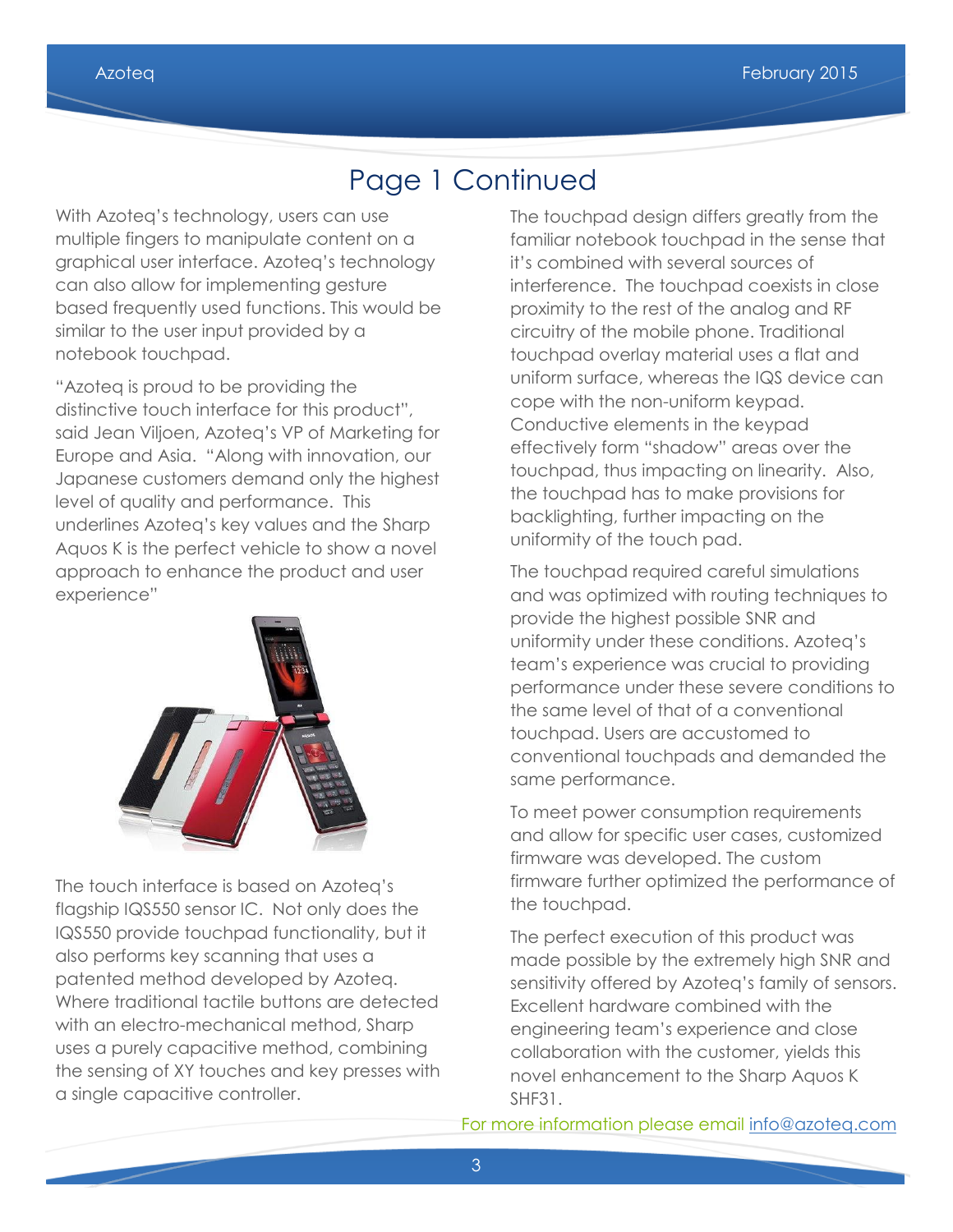### Squarp Instruments announces the release of Pyramid, a standalone sequencer with extensive possibilities

#### Pyramid uses the IQS550 for their Touch Trackpad

Squarp Instruments is a young company, consisting of an innovative team of engineers and based in Paris. Squarp Instruments' first product, Pyramid is a standalone sequencer with extensive possibilities.

#### **About Pyramid**

Pyramid is a standalone sequencer which allows you to record polyphonic sequences whether by playing them live, with the integrated keyboard or with an external controller, or by using the improved step-by-step/Euclidean sequencer. It offers several real-time midi effects, a mode to manage tracks and a sequence chaining tool.

Its complete workflow, based on four modes, has been conceived for both stage and studio use. Pyramid can handle midi, CV/Gate and USB, for a full connectivity. It's possibly to customize the whole interface, therefore the user can assign the touchpad, the accelerometer, or any encoder to a wide range of internal controls.

Finally, Pyramid allows the creation of polyrhythmic and polymetric sequences, almost without restrictions, permitting wild experimentation.

The full technical and functional description is available at [www.squarp.net](http://www.squarp.net/)

#### **Sales information**

Squarp Instruments' website is now online. You can find all the information about the machine and a pre-order page. 100 machines are available now, for a price of 699 euros (799 \$, 524 £) VAT included. Sales are restricted to Europe but we should open to USA in the course of the year.

Feel free to contact Squarp Instruments for any extra information or to simply share views to **tom@squarp.net** 



Pyramid is based on 16 tracks and has 4 modes. These modes are Live Mode, Step Mode, Track Mode, and Seq Mode.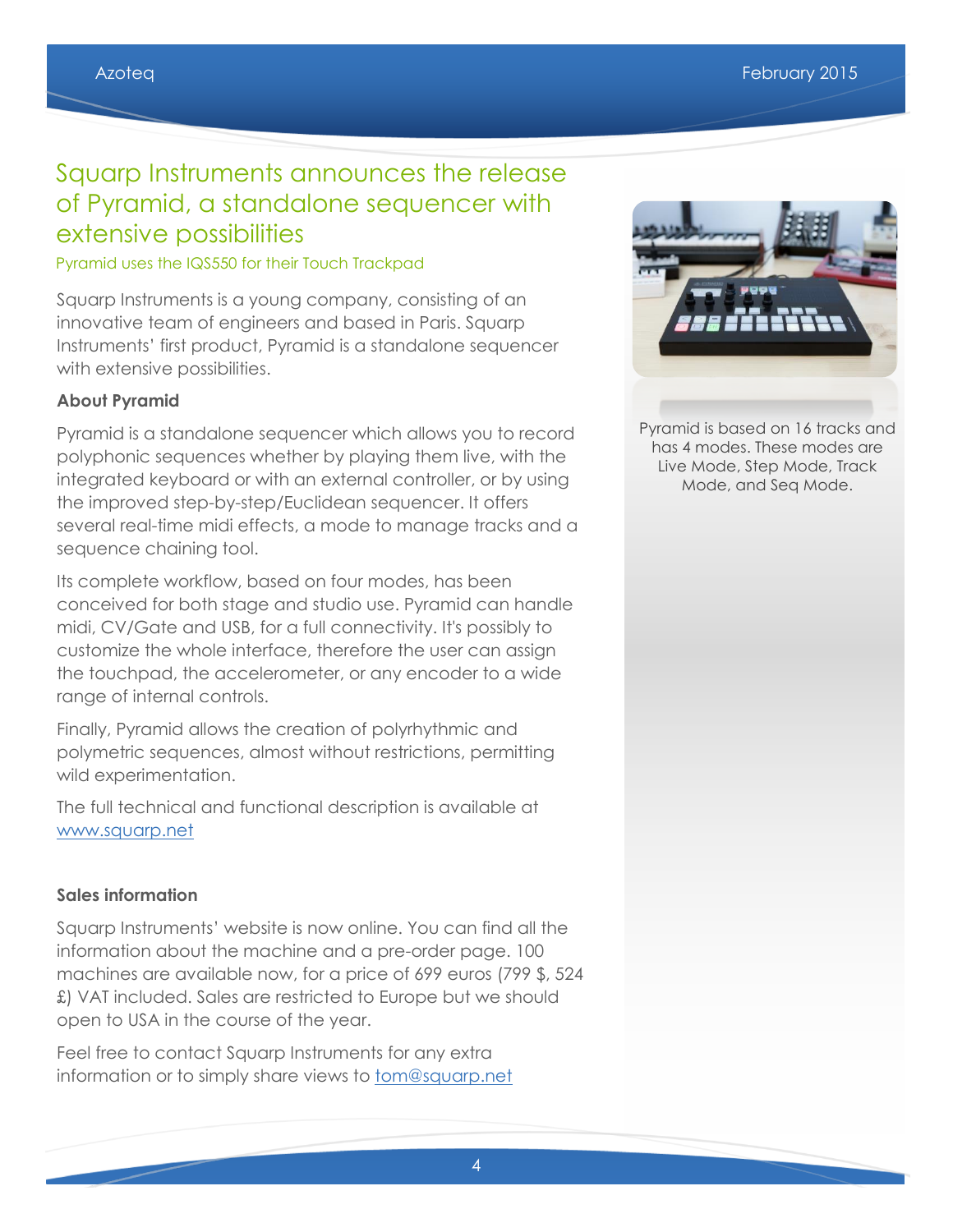# Azoteq's IQS5XX Trackpad/Touchscreen Controller family

The IQS5xx-A000 is a projected capacitive touch and proximity trackpad/touchscreen controller implementation on the IQS550, IQS572, and IQS525 platforms. The IQS5xx-A000 features best in class sensitivity, signal-to-noise ratio and automatic tuning of electrodes. Low power proximity detection allows extreme low power operation.

Full Datasheet can be found [here!](http://www.azoteq.com/images/stories/pdf/iqs5xx-a000_trackpad_datasheet.pdf)

#### Sales

Azoteq International Jean Viljoen +27 21 863 0033 jean.viljoen@azoteq.com

Azoteq USA Kobus Marneweck +1 512 538 1995 kobusm@azoteq.com Azoteq Asia Lina Yu +86 (138) 2696 0845 linayu@azoteq.com.cn

#### **Distributors**

| Worldwide<br><b>Mouser Electronics</b>      | Worldwide<br><b>Future Electronics</b> | Taiwan<br>Holy Stone Enterprise Co. Ltd | China<br><b>Infortech</b>     |
|---------------------------------------------|----------------------------------------|-----------------------------------------|-------------------------------|
| +1 800 346 6873                             | $+1$ 514 694 7710                      | <b>Terry Chiang</b>                     | <b>Summer Yin</b>             |
| Sales@mouser.com                            |                                        | +886 2 2659 6722 ext. 302               | +86 21 51087875 ext. 355      |
|                                             |                                        | terrychiang@holystone.com.tw            | summer_yin@infortech.net.cn   |
| South East Asia<br>Locus Marketing Pte. Ltd | France<br>Seltech                      | China<br>Seltech                        | Japan<br>Nomura Jimusho, Inc. |
| Sam Liew                                    | +33 (0) 1 48 92 90 02                  | +86 25 83 45 54 33                      | +81 3 3502 1466               |
| +65 6299 7308<br>+65 6292 5848              | Europe@seltech-international.com       | +86 755 8670 3989                       |                               |
|                                             |                                        | Asia@seltech-international.com          | yamashita@nomjim.co.jp        |
| samliew@locus.com.sq                        |                                        |                                         |                               |



The IQS550 is Azoteq's flagship IC for touchpads and touchscreens.